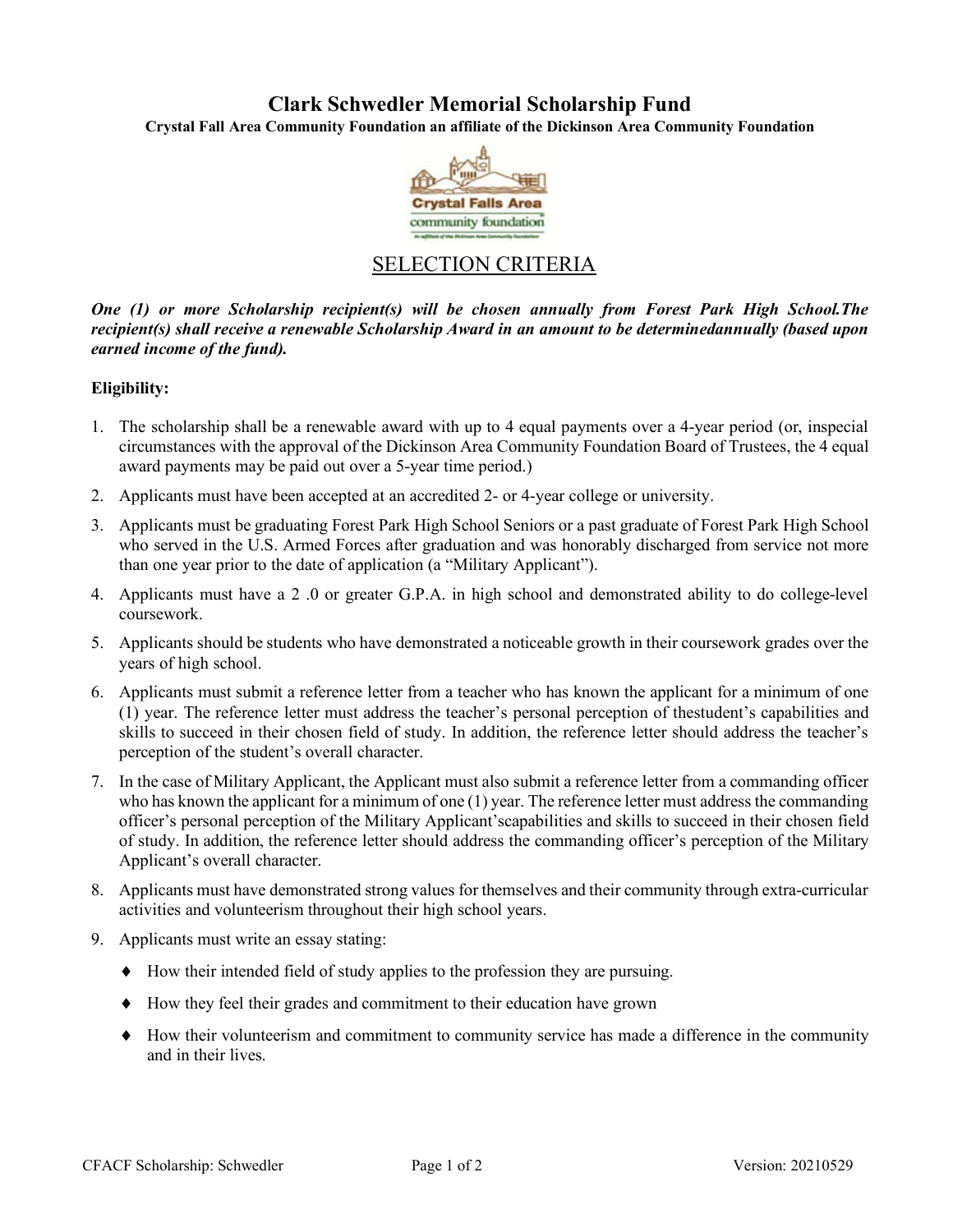- ♦ How they have grown as a "leader", and why they feel that they would be considered a "leader" by their peers.
- 10. Financial need of the applicant shall be a factor in the selection of students for the Scholarship, but not the sole factor, as outstanding academic achievement and strength of character shall also be considered major factors in student selection.
- 11. A transcript of the student's high school records must be supplied.
- 12. **All applicants must adhere to Guidance Counselor deadlines.** *Failure to turn in your application by the due date will result in being ineligible to apply for this scholarship.*

*Guidance Counselors, all completed applications must be returned to Dickinson Area Community Foundation by March 15.*

## **Addendum:**

A scholarship award may be revoked by the Board of Trustees because of:

- $\triangleright$  Criminal or anti-social conduct of recipient.
- $\triangleright$  Filing false information on application.
- $\triangleright$  Scholastic inadequacy of a recipient.
- $\triangleright$  Failure to provide the Dickinson Area Community Foundation with documents and verification as specified in the Foundation's established policies for renewing scholarships. A copy of the Foundation's policies for renewing scholarships is provided to students with their first scholarship payment.
- $\triangleright$  For such other good cause as the Board may, in its sole discretion, determine.

Revocation shall be by the action of a majority of the members of the Board of Trustees, and upon such revocation, any andall funds still controlled by the Board of Trustees, shall be withheld and disposed of at the discretion of the Board.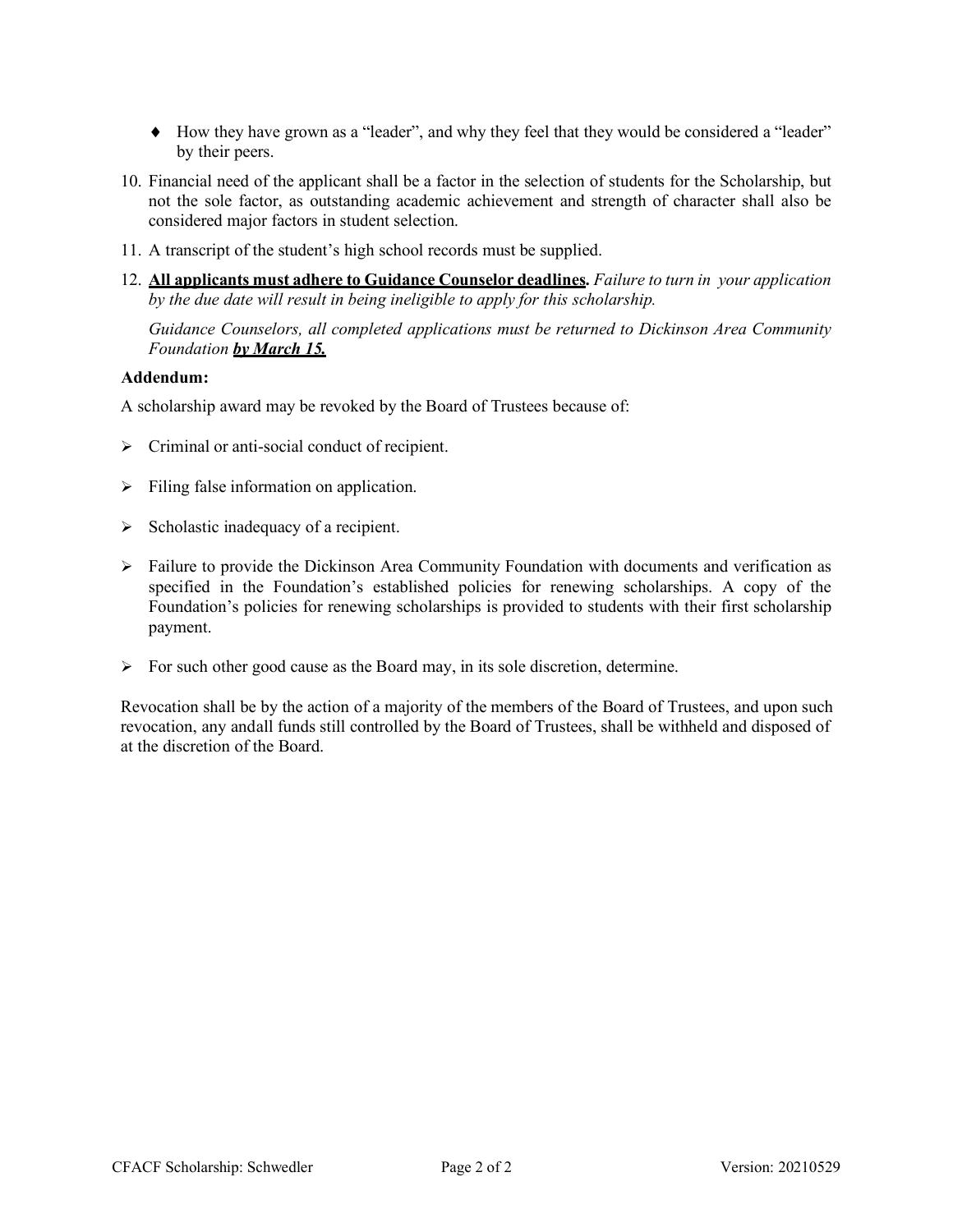

# *Clark Schwedler Memorial Scholarship*

**Crystal Falls Area Community Foundation Fund an affiliate of the Dickinson Area CommunityFoundation**

| <b>Date</b>                                                                                                                                   |  |                              |  |  |  |
|-----------------------------------------------------------------------------------------------------------------------------------------------|--|------------------------------|--|--|--|
| <b>Full Name</b>                                                                                                                              |  |                              |  |  |  |
| <b>Street Address</b>                                                                                                                         |  |                              |  |  |  |
| <b>City ST ZIP Code</b>                                                                                                                       |  |                              |  |  |  |
| Home & Cell Phone                                                                                                                             |  |                              |  |  |  |
| <b>E-Mail (Required)</b>                                                                                                                      |  |                              |  |  |  |
| GPA:                                                                                                                                          |  |                              |  |  |  |
| In what extra-curricular activities did you participate in? (Include both in-school activities and<br>volunteer activities outside of school) |  |                              |  |  |  |
|                                                                                                                                               |  |                              |  |  |  |
| Did you work during the school year? No                                                                                                       |  | If yes, how many hours/week? |  |  |  |
| Name of College or University you plan to attend:                                                                                             |  |                              |  |  |  |
| Have you applied for admission?                                                                                                               |  |                              |  |  |  |
| Have you been accepted?                                                                                                                       |  |                              |  |  |  |
| Intended field of study:                                                                                                                      |  |                              |  |  |  |
| Have you applied for other scholarships?                                                                                                      |  |                              |  |  |  |
| Have you been granted a scholarship? If so, name of scholarship & amount:                                                                     |  |                              |  |  |  |
|                                                                                                                                               |  |                              |  |  |  |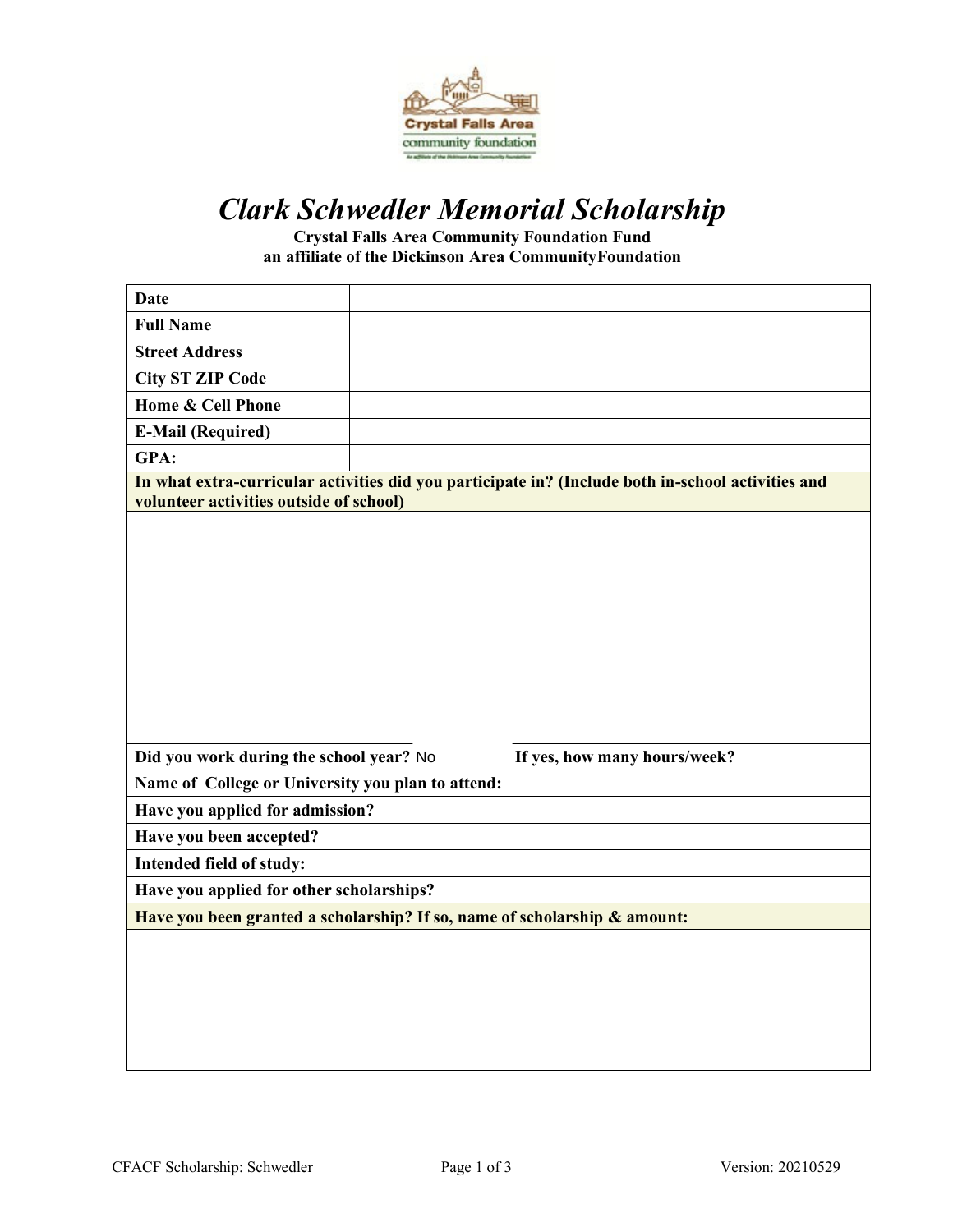

### **Please include the following with the application:**

- 1. **Student Applicants:** A reference letter from a teacher who has known you for a minimum of one (1) year. It must address the teacher's personal perception of your capabilities and skills to succeed in your chosen field of study. It should also address the teacher's perception of your overall character.
- 2. **Military Applicants:** A reference letter from a commanding officer who has known you for a minimum of one (1) year. It must address the commanding officer's personal perception of your capabilities and skills to succeed in the chosen field of study. It should also address the commanding officer's perception of your overall character.
- **3.** An essay stating the following**:**
	- How your intended field of study applies to the profession you are pursuing.
	- How you feel your grades and commitment to your education have grown.
	- How your volunteerism and commitment to community service has made a differencein the community and your life.
	- How you have grown as a leader, and why you feel that you would be considered a leader by your peers.
- 4. Copy of high school transcripts

### **Application Deadline**

**All applicants must adhere to the Guidance Counselor deadlines**. Guidance counselors must forward applications to Dickinson Area Community Foundation by **March 15**.

### **Agreement and Signature**

By submitting this application, I affirm that the facts set forth in it are true and complete. I understand any false statements, omissions, or other misrepresentations made by me on this application may result in rejection of this application.

| Name (printed)                                      |  |  |  |  |
|-----------------------------------------------------|--|--|--|--|
| Signature                                           |  |  |  |  |
| Date                                                |  |  |  |  |
| <b>Parent Application Form</b>                      |  |  |  |  |
| Name of parent or guardian completing this<br>form: |  |  |  |  |
| Home address:                                       |  |  |  |  |
| Phone:                                              |  |  |  |  |
| Email address:                                      |  |  |  |  |